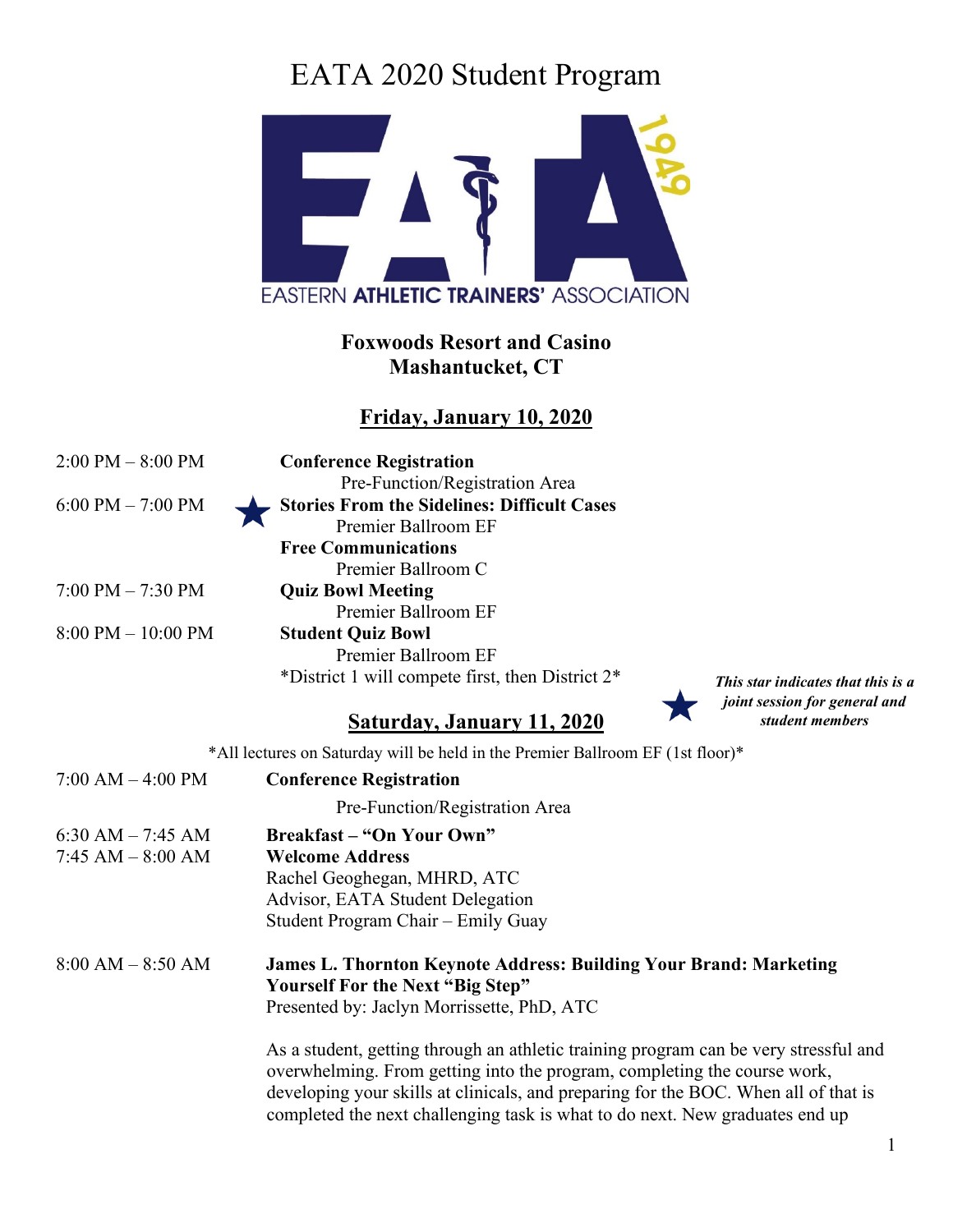competing for graduate assistantships, internships, and jobs with many other students who are also new graduates. These positions are highly competitive and since many of the jobs new graduates are competing for are against other new graduates who all have similar entry-level education. What makes you stand out from the next new graduate whose resume is under yours in the review pile? Have you been setting yourself up for success when it comes to the next step?

#### 9:00 AM – 10:00 AM **Poster Presentations for Undergraduate Students** Pre-Function 2

9:00 AM – 9:50 AM **The Athletic Trainer as an Injury Spotter in Collision Sports** Presented by: Neil Curtis, EdD, LAT, ATC Joseph A. Iezzi, MS, LAT, ATC

> Most athletic trainers have experienced the hectic experience of identifying acute injuries on the sidelines of a collision sport. With the likelihood of multiple athletes sustaining injuries in short time frames, the immediate recognition of potential injuries is essential. In an effort to improve player health and safety, the NFL, NHL, NCAA colleges and other professional organizations have recently utilized "injury spotters" to assist the sports medicine professionals on the sidelines in identifying players with potential injuries. The athletic trainer is uniquely qualified to serve in this role. We will present the role of an athletic trainer serving in this capacity and how this has contributed to the improvement of clinical diagnosis and evaluation of acute injury and player health and safety.

| $10:00$ AM $- 10:50$ AM Sports Nutrition for Athletes |  |  |  |  |
|-------------------------------------------------------|--|--|--|--|
| Presented by: Damon Amato, MS, LAT, CSCS              |  |  |  |  |

Sports nutrition can be a difficult subject to navigate for athletic trainers, especially with all the misinformation available, even from institution-employed dietitians. If athletic trainers can disseminate just a few aspects of this information to athletes, they will be able to maneuver around difficult situations with ease.

11:00 AM – 12:50 PM **Lunch & Visit Exhibit Hall** \*There will be food for purchase outside Premier Ballroom EF with eating area in Premier Ballroom GH

1:00 PM – 2:00 PM **Poster Presentations for Professional Students** Pre-Function 2

#### 1:00 PM – 1:50 PM **Becoming a Valued Employee: An Employer's Perspective** Presented by: Katherine Dieringer, EdD, LAT, ATC

As newly credentialed professionals enter the workforce, they are faced with many new challenges. As time passes, they will experience annual reviews, raise and promotion requests, and salary negotiation. To better prepare that professional for these experiences, this presentation will provide the AT with strategies to become the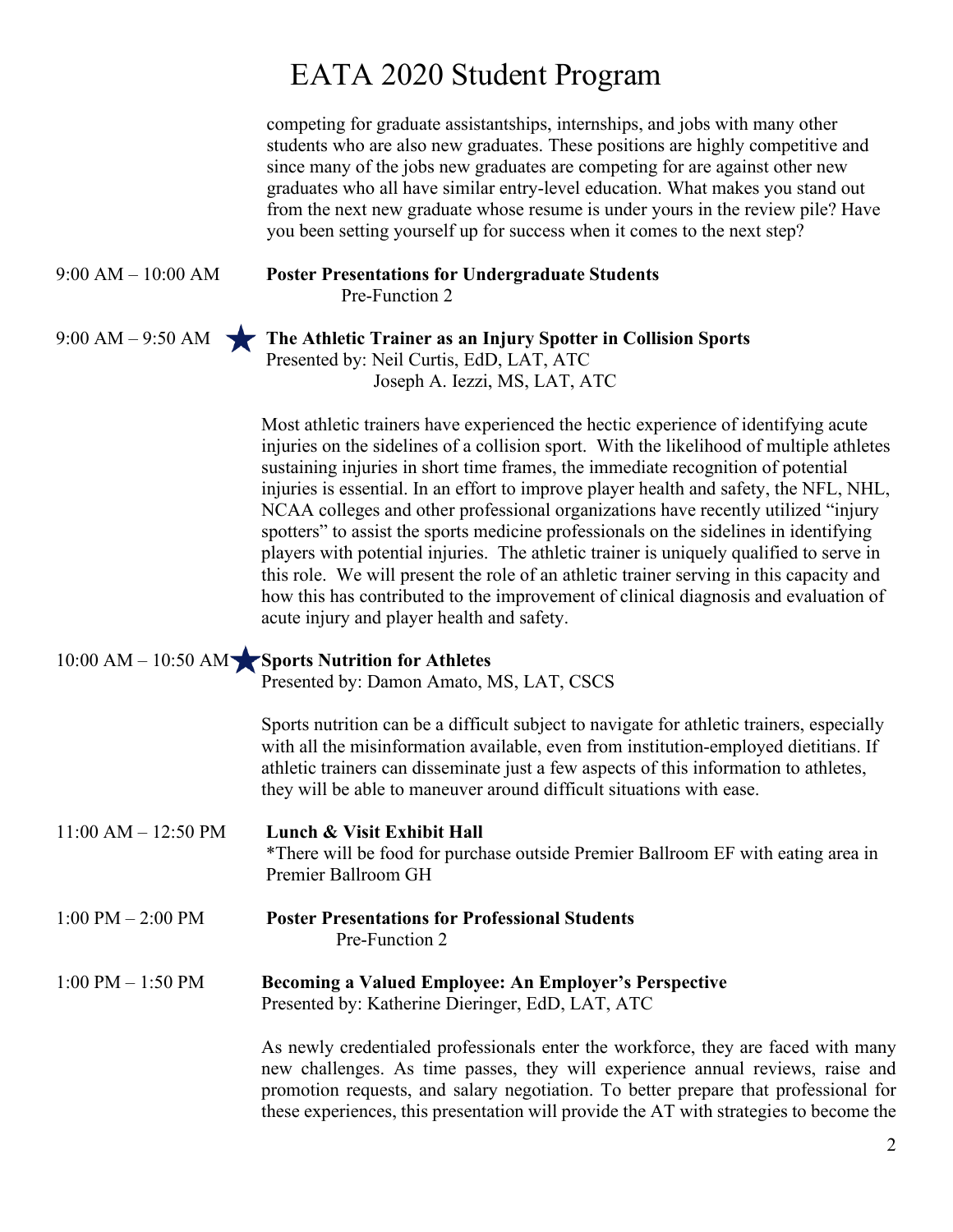valued employee every employer wants to retain, reward and invest in. Regardless of setting, to build the growth potential in your job, ATs must take control of their own destiny. Becoming a valuable clinician begins immediately upon hire—your employer invests in you as an employee; how do you invest in yourself and your future with that employer? From an employer's perspective, the presentation will explore such topics as: traits employers look for in a valued employee, steps the AT can take to become that employee, strategies to build your own employee value, strategies for salary and raise negotiation and value documentation.

2:00 PM – 2:50 PM **Implementing Best-Practice Policies & Procedures: The How to Guide**  Presented by: Samantha Scarneo-Miller PhD, ATC

> Several position statements define the need for comprehensive best-practice policies for the benefit of athletes, however, there is a lack of understanding from students as to how to implement these policies. The primary objective of this presentation will be to enhance understanding and ability to create policies to implement in the realworld setting. Participants will be able to identify what written best practices should be implemented in their work setting. Further, we will demonstrate different resources to utilize to help attendees identify where to start when writing policy and how to use these resources to mold the policy to be specific to their setting. Secondarily, this presentation will aim to assist in the identification of barriers and facilitators affecting implementation, specifically in the secondary school setting. Participants will be able to classify the typical facilitators and barriers identified through this investigation and apply the findings to their own settings.

### 3:00 PM – 3:50 PM **William E. "Pinky" Newell Address**

Presented by: Denise Fandel, MBA, CAE, AT Retired

4:00 PM – 5:00 PM **State Meetings Location**

| $1.000 \pm 1.1$       | *** ***********                                                                                |              |  |  |
|-----------------------|------------------------------------------------------------------------------------------------|--------------|--|--|
|                       | Connecticut                                                                                    | Premier GH   |  |  |
|                       | Delaware                                                                                       | Encore AB    |  |  |
|                       | Massachusetts                                                                                  | Celebrity A  |  |  |
|                       | Maine                                                                                          | Celebrity D  |  |  |
|                       | New Hampshire                                                                                  | Celebrity FG |  |  |
|                       | New Jersey                                                                                     | Premier A    |  |  |
|                       | New York                                                                                       | Premier C    |  |  |
|                       | Pennsylvania                                                                                   | Premier EF   |  |  |
|                       | Rhode Island                                                                                   | Celebrity J  |  |  |
|                       | Vermont                                                                                        | Celebrity HI |  |  |
| $6:00$ PM $- 7:00$ PM | <b>EATA Reception</b>                                                                          |              |  |  |
|                       | Pre-Function/Registration Area                                                                 |              |  |  |
| 7:00 PM - 9:00 PM     |                                                                                                |              |  |  |
|                       | <b>EATA Banquet</b><br>*Jeffrey Stone Service Award will be presented during the EATA Banquet* |              |  |  |
|                       | Celebrity Ballroom ABCDE                                                                       |              |  |  |
| 9:00 PM – 12:00 AM    | <b>Collins Reception</b>                                                                       |              |  |  |
|                       | Premier Ballroom BD                                                                            |              |  |  |
|                       |                                                                                                |              |  |  |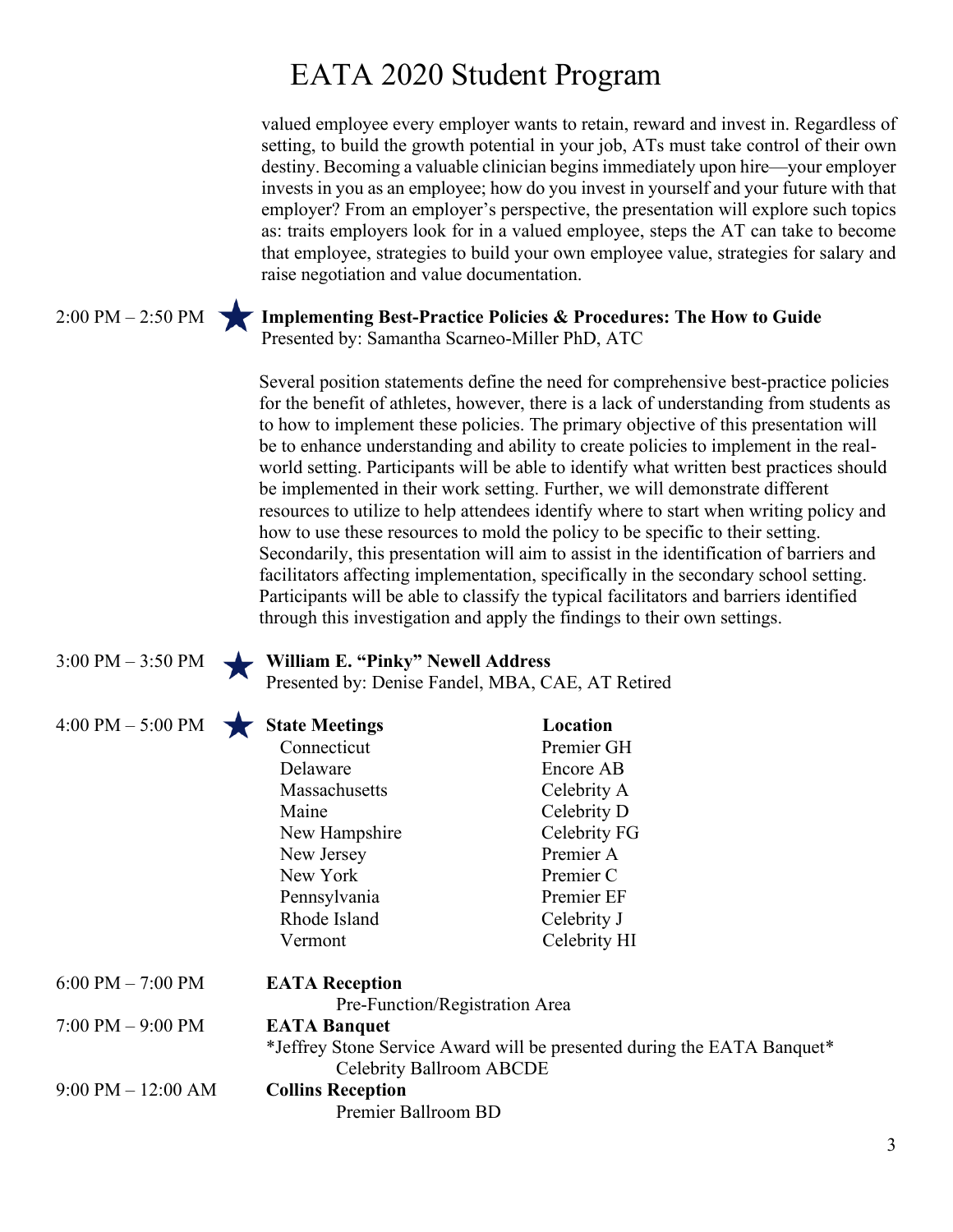#### **Sunday, January 12, 2020**

#### 8:00 AM – 8:50 AM **Workshop – Cover Letter and Resume Writing Workshop** Presented by: Tim Weston, Med, ATC

Premier Ballroom EF

Effective cover letter and resume creation can often be a challenge for AT students. Due to time constraints with academics and BOC exam studying these two documents can often take a back seat to both time and overall effort. This course will assist in the overall development and creation of these two critically important professional job application documents. This course will also inform AT students with what employers are looking for when reviewing job application documents.



#### 9:00 AM – 9:50 AM **The Missing Link: Integrating Emotional Intelligence Skills into Curriculum, Clinical Practice, and Leadership**

Presented by: Kevin Silva, MSAT, ATC Premier Ballroom EF

During the mid-1990s, Emotional intelligence (EI) became widely popularized as fundamental skills correlated with performance, job satisfaction, conflict resolution, leadership, and interpersonal decision-making. EI has been defined as a set of skills that allows an individual to recognize emotions, discriminate among them, and use them to guide behavior and manage relationships. Despite expanding research across healthcare disciplines, athletic trainers have not yet examined the impact of EI on education, clinical practice, or leadership. The purpose of this presentation is to demonstrate the role of EI skills and provide students with strategies to integrate EI skills into education, clinical practice, and leadership. This presentation will focus on defining the various models of EI and the instruments used to assess EI skills. It will also provide students with applicable strategies to recognize EI skills and reflect, analyze, develop, and create actions steps. Through audience engagement and discussion, this presentation will demonstrate how students can utilize EI skills and integrate them into curriculum, patient care, and leadership in athletic training.

|  | 10:00 AM - 11:30 PM District Meetings<br>District 1 Membership Meeting<br>District 2 Membership Meeting | Location<br>Premier E<br>Premier E |
|--|---------------------------------------------------------------------------------------------------------|------------------------------------|
|  | 11:30 AM - 12:00 PM $\overrightarrow{E}$ <b>EATA Business Meeting</b><br>Premier Ballroom C             |                                    |
|  |                                                                                                         |                                    |

12:00 PM – 1:15 PM **Lunch**

**Premier Ballroom C** Premier Ballroom A